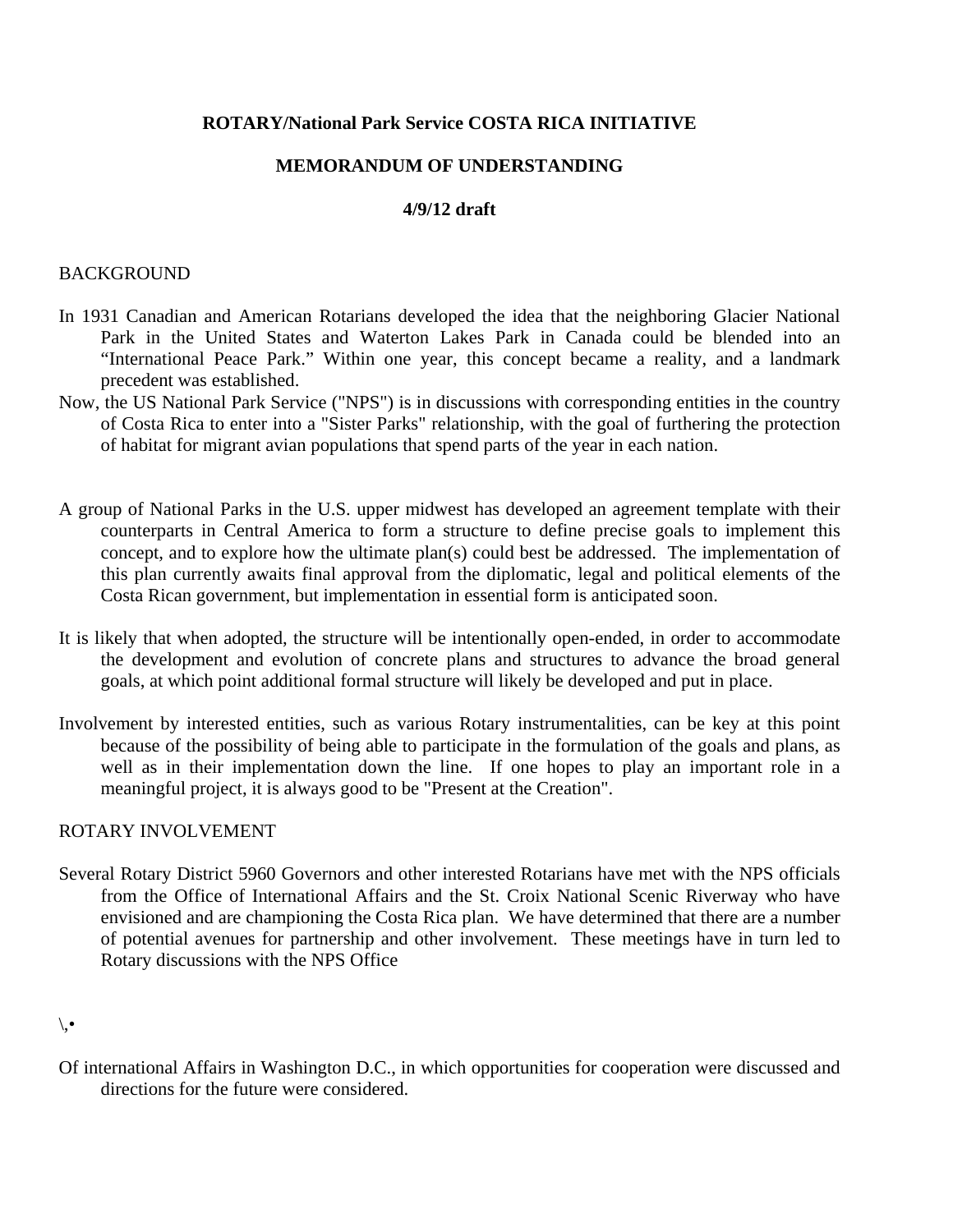- This document is an outline of some but by no means all of the relevant considerations and possibilities. It is intended to be altered, amended, supplemented, or otherwise developed and grow as the discussion matures.
- It is currently envisioned that Rotary is well-positioned and eager to assist in the goals of the proposed international park arrangement, and of fostering greater RI involvement in issues relating to Parks and protected areas in a number of ways, including:

Awareness-raising activities for Rotarians and other community leaders concentrating

- on the issues being addressed by the proposed international relationship and the opportunities for service presented thereby;
- Doing what Rotary does best, assisting in intercultural exchanges. Exchanges will be developed in collaboration with the NPS that highlight and explore national park and related issues. This is understood to include encouraging Rotary entities' visits to key areas in both the US and Central America, the hosting and sending of GSE teams, VTT teams (see discussion below), and other forms of interchange;
- Organizing educational opportunities in collaboration with NPS, involving volunteer efforts concentrated on Rotary areas of focus (see discussion below), including but not limited to Peace, Clean water, and sustainable economic community development;
- Providing financial support for efforts of interest, as may be initiated by local Rotary Clubs in collaboration with NPS, ranging from Rotary Foundation projects such as scholarships, creation and exchange of Vocational Training Teams, Group Study Exchanges, Friendship Exchanges and other projects that relate to any of the six areas of focus as established by the Rotary Foundation (see discussion below).

### THE AGREEMENT BETWEEN THE NPS AND COSTA RICA

The agreement document between the United States and Costa Rica has been executed by US entities, and completion at the Costa Rican end is expected by Summer 2012. That document will represent a formal nation-to nation agreement between the two countries that promotes "Sister Parks''. When the agreement goes into effect, several national park areas in the US upper midwest (including the Saint Croix National Scenic Riverway, the Mississippi National River and Recreation Area, the Apostle Islands National Lakeshore, and Voyageurs National Park, among others) will enter into a Sister Park arrangement with Parque Nacional Corcovado, located on the Osa Peninsula of Costa Rica. As funds are available, it is likely that park staff from all parks will travel between countries. For additional discussion, see "Sister Parks'', infra, and see "Sister Park Arrangement'', Appendix A.

### THE PARTIES TO THIS DOCUMENT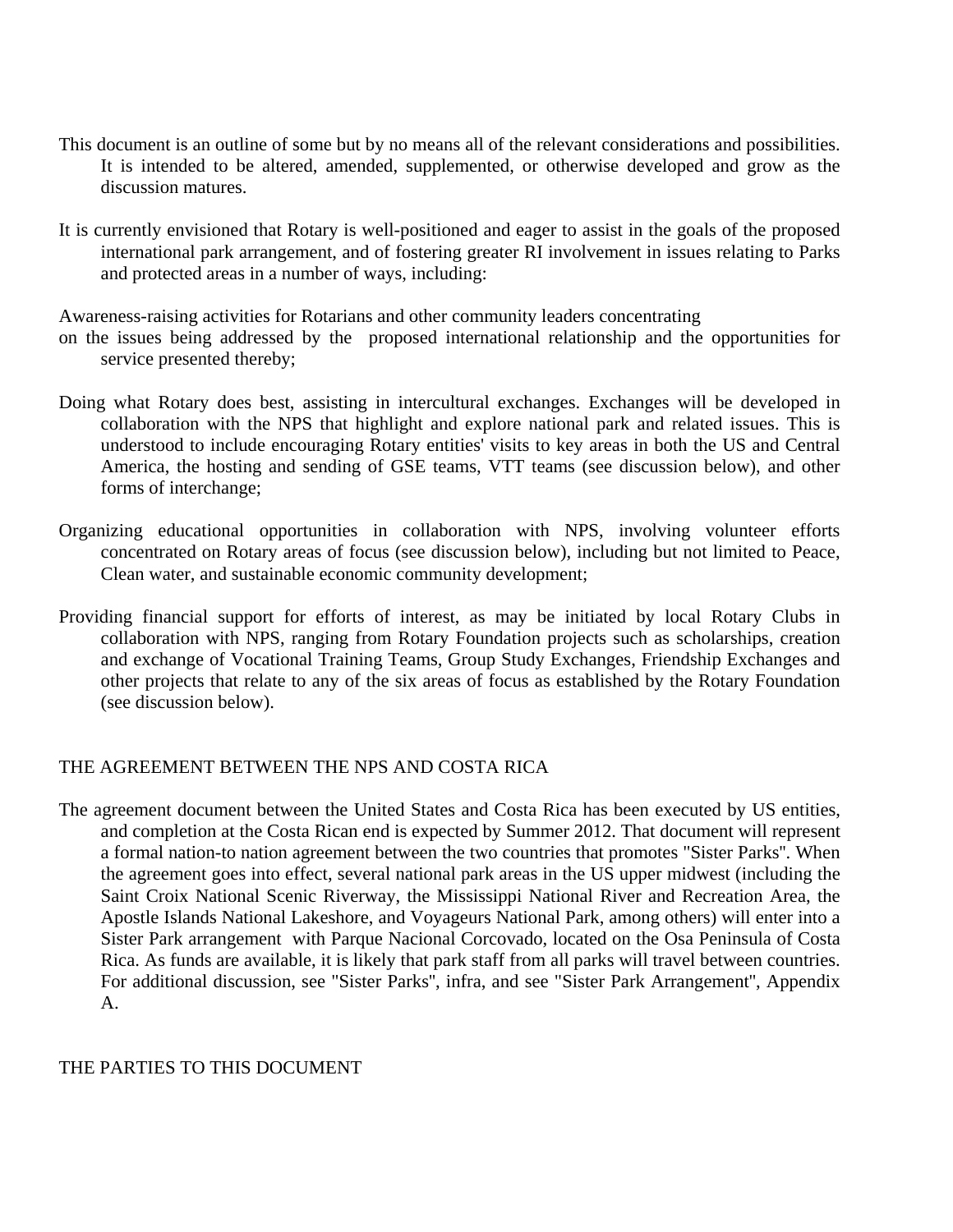# NATIONAL PARK SERVICE

- The mission of the United States National Park Service ("NPS") is to preserve the nationally significant places that help to tell our nation's story. There are 397 national parks, located in all 50 states and all territories. These areas range from natural places renowned for their spectacular landforms and scenic beauty to small historic sites tucked into densely populated urban environments.
- The NPS preserves the natural and cultural resources and values of the national park system for the enjoyment, education, and inspiration of this and future generations. In so doing, the NPS frequently cooperates with partners to extend the benefits of natural and cultural conservation and outdoor recreation throughout the country and the world.

# ROTARY INTERNATIONAL DISTRICT 5960

- Rotary International is a worldwide organization of more than 1.2 million business, professional and community leaders. Members of Rotary Clubs ("Rotarians") provide humanitarian service, encourage high ethical standards in all vocations, and endeavor to
- Build goodwill and peace in the world. There are 33,000 Rotary Clubs in over 200 countries worldwide. Rotary is nonpolitical, nonreligious, and open to all cultures, races and creeds. As signified by the motto "Service Above Self ', Rotary's main objective indeed is service, whether in the community, in the workplace, or around the world.
- Rotary is organized into 535 Districts, of which District 5960 is one. District 5960 consists of 70 clubs and over (X) thousand members, and embraces the entire watershed of the St. Croix River, the National Riverway, and much of the Mississippi National River and Recreation Area.
- The object of Rotary is to encourage and foster the ideal of service as a basis of worthy enterprise. This should encourage and foster the development of acquaintance as an opportunity for service, and the application of the ideal of service in each member's life, and also to advance international understanding and good will through a world fellowship united in that ideal of service. Among the avenues of service is International Service, aimed at extending a humanitarian reach around the globe and promoting world understanding and peace.

### SISTER PARKS

- Glacier-Waterton International Peace Park was the first "transfrontier'' park. It is generally considered to be the model for transboundary park cooperation worldwide. The "Peace Park" was formed as a direct result of meetings between US and Canadian Rotarians, culminating in a July 4, 1931 Resolution providing that "the proper authorities be petitioned to commence negotiations to establish the two parks indicated as a
- Permanent International Peace Park which shall be . . . set aside for this purpose". Legislative initiatives were formulated and aggressively pressed forward by Rotarians in both Canada and the United States, resulting in the speedy establishment of the Peace Park the very next year amid large celebrations (especially large for that part of North America 80 years ago), and accompanying proclamations from the United States President and the Canadian Prime Minister. This